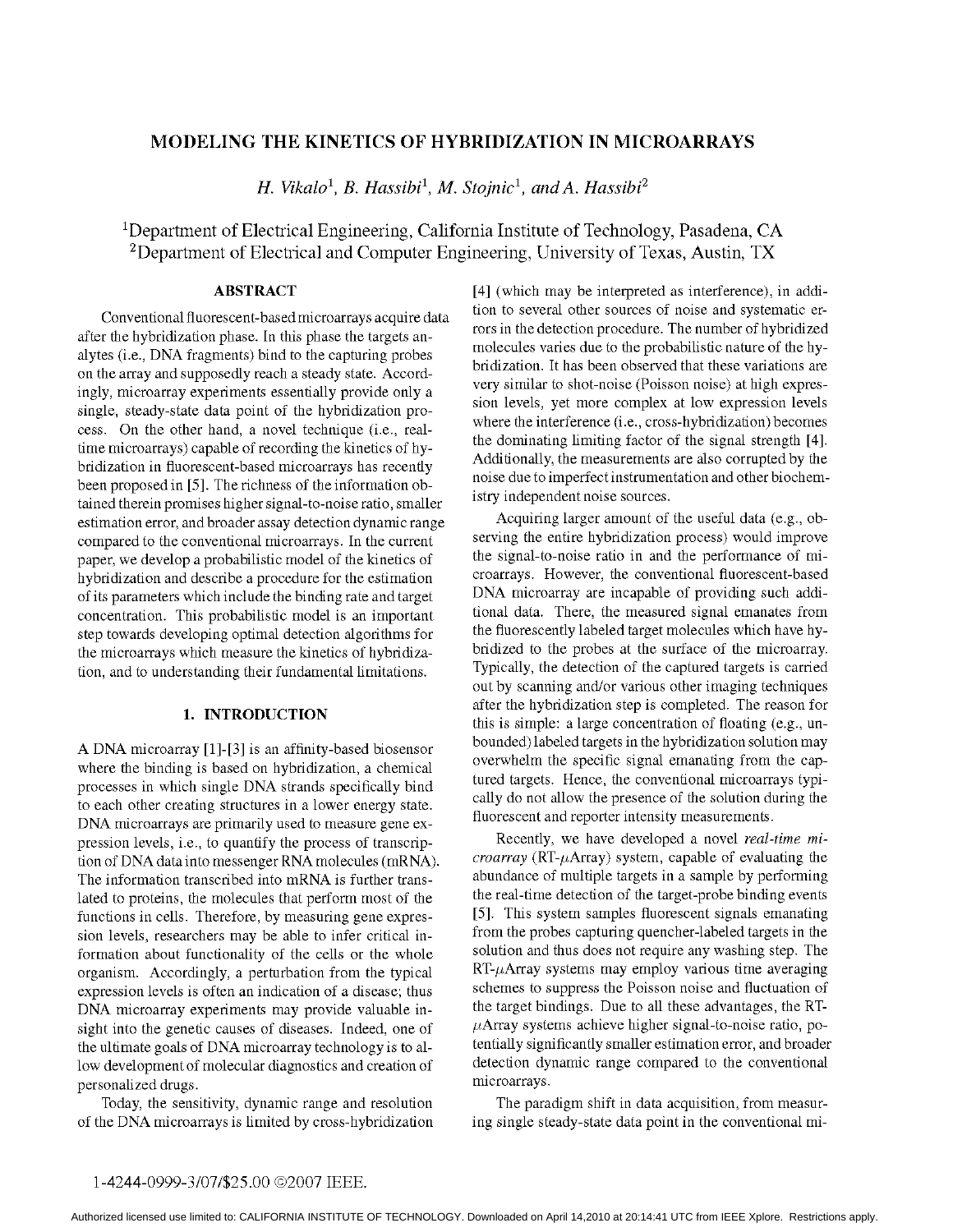croarrays to obtaining full hybridization kinetics in the  $RT-\mu$ Array systems, requires novel detection algorithms. These need to be preceded by the development of probabilistic models of the hybridization process. [We note that quantification of targets in the  $RT-\mu$ Array systems can be performed by means of estimating the parameters of the hybridization kinetics  $-$  in particular, the binding rate.] There has been a significant amount of prior work on modeling hybridization (see, e.g., [6], [7]) and on probabilistic modeling of hybridization in microarrays (see, e.g., [4], [8], and the references therein). However, there are relatively few attempts on modeling the kinetics of hybridization, and consecutive experimental verification of those models. Examples include the real-time study of hybridization with optical wave guides in[9], and the study of the hybridization process in a fluorescence-based system with a single surface-bound probe and a single target in [10].

In this paper, we study the hybridization process measured by the RT- $\mu$ Array [5]. We develop the probabilistic model of the process and propose an estimator of the model parameters.

## 2. A PROBABILISTIC MODEL OF THE HYBRIDIZATION PROCESS

For the models developed in this section, we assume that the hybridization in the microarrays under consideration is reaction-rate limited, rather than diffusion-limited. This is a reasonable assumption for the sample volumes used.

Assume that the hybridization process starts at  $t =$ 0, and consider discrete time intervals of the length  $\Delta t$ . Consider the change in the number of bound target molecules during the time interval  $(i\Delta t, (i+1)\Delta t)$ . We can write

$$
n_b(i + 1) - n_b(i) = [n_t - n_b(i)]p_b(i)\Delta t - n_b(i)p_r(i)\Delta t,
$$

where  $n_t$  denotes the total number of target molecules,  $n_b (i)$  and  $n_b (i+1)$  are the numbers of bound target molecules at  $t = i\Delta t$  and  $t = (i + 1)\Delta t$ , respectively, and where  $p_b(i)$  and  $p_r(i)$  denote the probabilities of a target molecule binding to and releasing from a capturing probe during the  $i<sup>th</sup>$  time interval, respectively. Hence,

$$
\frac{n_b(i+1) - n_b(i)}{\Delta t} = [n_t - n_b(i)] p_b(i) - n_b(i) p_r(i). \tag{1}
$$

It is reasonable to assume that the probability of the target release does not change between time intervals, i.e.,  $p_r(i) = p_r$ , for all i. On the other hand, the probability of forming a target-probe pair depends on the availability of the probes on the surface of the array. If we denote the number of probes in a spot by  $n_p$ , then we can model this probability as

$$
p_b(i) = \left(1 - \frac{n_b(i)}{n_p}\right) p_b = \frac{n_p - n_b(i)}{n_p} p_b, \qquad (2)
$$

where  $p<sub>b</sub>$  denotes the probability of forming a target-probe pair assuming an unlimited abundance of probes.

By combining (1) and (2) and letting  $\Delta t \rightarrow 0$ , we arrive to

$$
\frac{dn_b}{dt} = (n_t - n_b) \frac{n_p - n_b}{n_p} p_b - n_b p_r\n= n_t p_b - \left[ (1 + \frac{n_t}{n_p}) p_b + p_r \right] n_b + \frac{p_b}{n_p} n_b^2.
$$
\n(3)

Note that in (3), only  $n_b = n_b(t)$ , while all other quantities are constant parameters, albeit unknown.

Before proceeding any further, we will find it useful to denote

$$
\alpha = (1 + \frac{n_t}{n_p})p_b + p_r,
$$
  
\n
$$
\beta = n_t p_b, \qquad \gamma = \frac{p_b}{n_p}.
$$
\n(4)

Clearly, from (4),

$$
p_b = \frac{\beta}{n_t}
$$
,  $n_p = \frac{p_b}{\gamma}$ , and  $p_r = \alpha - (1 + \frac{n_t}{n_p})p_b$ .

Using  $(4)$ , we can write  $(3)$  as

$$
\frac{dn_b}{dt} = \beta - \alpha n_b + \gamma n_b^2 = \gamma (n_b - \lambda_1)(n_b - \lambda_2), \quad (5)
$$

where  $\lambda_1$  and  $\lambda_2$  are introduced for convenience and are given by

$$
\lambda_{1,2} = \frac{n_p}{2} \left( \frac{p_r}{p_b} + 1 + \frac{n_t}{n_p} \right) \n\pm \frac{n_p}{2} \sqrt{\left( \frac{n_t}{n_p} - 1 \right)^2 + \left( \frac{p_r}{p_b} + 1 \right)^2 + 2 \frac{n_t p_r}{n_p p_b} - 1}.
$$

Note that  $\gamma = \beta/(\lambda_1 \lambda_2)$ . The solution to (5) is found as

$$
n_b(t) = \lambda_1 + \frac{\lambda_1(\lambda_1 - \lambda_2)}{\lambda_2 e^{\beta(\frac{1}{\lambda_1} - \frac{1}{\lambda_2})t} - \lambda_1}.
$$
 (6)

We should point out that (3) describes the change in the amount of target molecules,  $n_b$ , captured by the probes in a single probe spot of the microarray. Similar equations, possibly with different values of the parameters  $n_p$ ,  $n_t$ ,  $p_b$ , and  $p_r$ , hold for other spots and other targets. Moreover, (3) can be extended to model kinetics of both hybridization and cross-hybridization (i.e., non-specific binding). For instance, if we assume that the signal measured by a particular probe spot consists of a hybridization and a cross-hybridization component, they can be described by the following system of coupled differential equations,

$$
\frac{dn_{b,h}}{dt} = (n_h - n_{b,h}) \frac{n_p - n_{b,h} - n_{b,c}}{n_p} p_h - n_{b,h} p_{r,h},
$$
\n
$$
\frac{dn_{b,c}}{dt} = (n_c - n_{b,c}) \frac{n_p - n_{b,h} - n_{b,c}}{n_p} p_c - n_{b,c} p_{r,c},
$$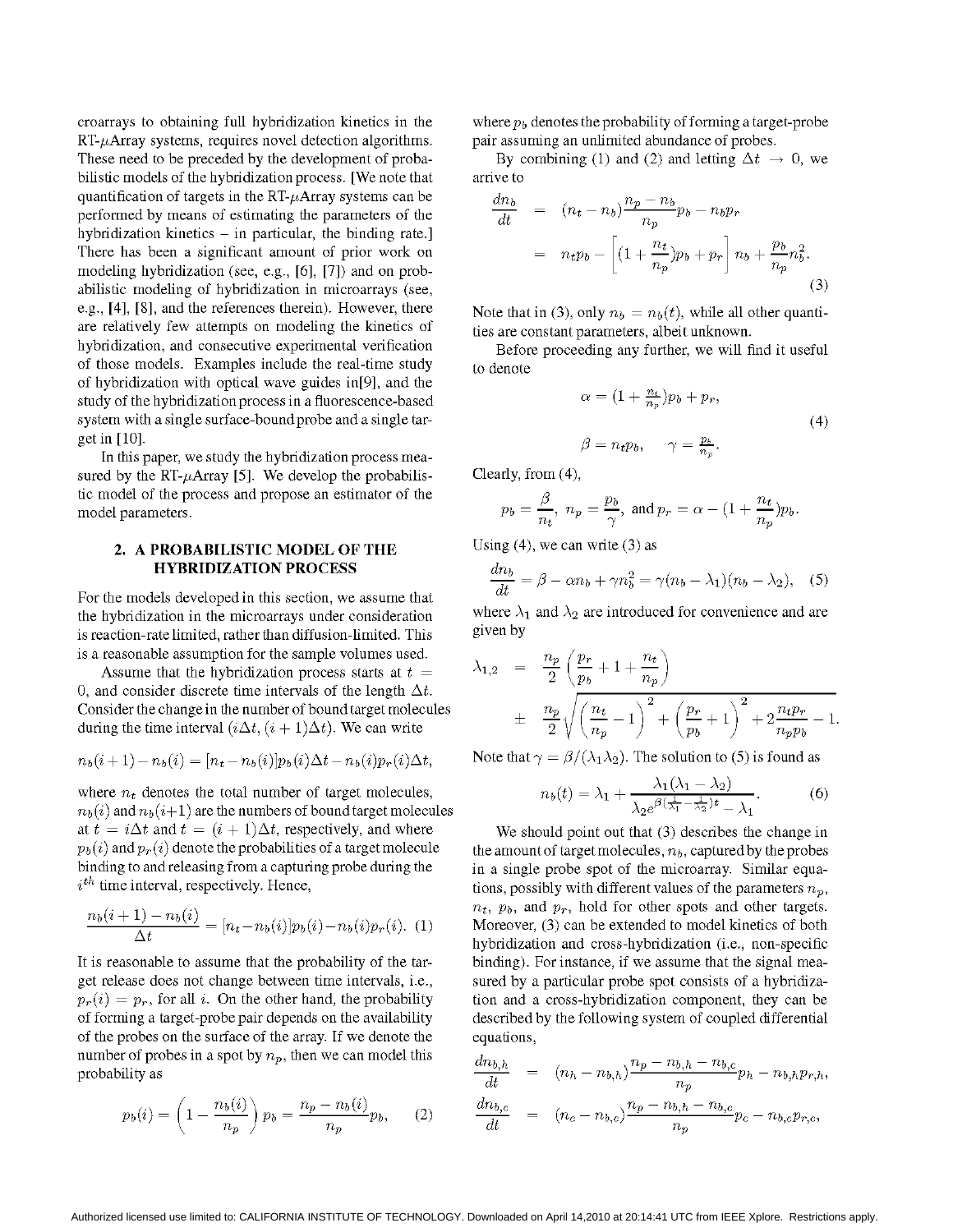where  $n_{b,h}$  and  $n_{b,c}$  denote the number of specific and non-specific targets bound to probes,  $n_h$  and  $n_c$  denote the total number of specific and non-specific targets, and where  $p_h$  and  $p_c$  denote the probabilities of forming specific and non-specific target-probe pairs given an unlimited abundance of the probe molecules while  $p_{r,h}$  and  $p_{r,c}$ denote the probabilities of breaking those pairs, respectively. We refrain from <sup>a</sup> more detailed study of the crosshybridization process in this paper.

#### 3. ESTIMATING PARAMETERS OF THE MODEL

Here we outline a procedure for estimation of the parameters of the model developed in Section 2. Ultimately, by observing the hybridization process, we would like to obtain  $p_b$ ,  $p_r$ ,  $n_p$ , and  $n_t$ . However, we do not have direct access to  $n_b(t)$  in (6), but rather to  $y_b(t) = kn_b(t)$ , where k denotes a transduction coefficient. In particular, we observe

$$
y_b(t) = \lambda_1^* + \frac{\lambda_1^*(\lambda_1^* - \lambda_2^*)}{\lambda_2^* e^{\beta^*(\frac{1}{\lambda_1^*} - \frac{1}{\lambda_2^*})t} - \lambda_1^*},\tag{7}
$$

where

$$
\lambda_1^* = k\lambda_1, \lambda_2^* = k\lambda_2, \text{ and } \beta^* = k\beta.
$$

For convenience, we also introduce

$$
\gamma^* = \frac{\beta^*}{\lambda_1^* \lambda_2^*} = \frac{\gamma}{k}, \text{ and } \alpha^* = \gamma^* (\lambda_1^* + \lambda_2^*) = \alpha. \tag{8}
$$

From (5), it follows that

$$
\beta^* = \left. \frac{dy_b}{dt} \right|_{t=0}.
$$
\n(9)

Assume, without a loss of generality, that  $\lambda_1^*$  is the smaller and  $\lambda_2^*$  the larger of the two, i.e.,  $\lambda_1^* = \min(\lambda_1^*, \lambda_2^*)$  and  $\lambda_2^* = \max(\lambda_1^*, \lambda_2^*)$ . From (7), we find the steady-state of  $y_b(t)$ ,

$$
\lambda_1^* = \lim_{t \to \infty} y_b(t). \tag{10}
$$

So, from (9) and (10) we can determine  $\beta^*$  and  $\lambda_1^*$ , two out of the three parameters in (7). To find the remaining one,  $\lambda_2^*$ , one needs to fit the curve (7) to the experimental data.

Having determined  $\lambda_1^*, \lambda_2^*,$  and  $\beta^*$ , we use (8) to obtain  $\alpha^*$  and  $\gamma^*$ . Then, we should use (4) to obtain  $p_b$ ,  $p_r$ ,  $n_p$ , and  $n_t$  from  $\alpha^*$ ,  $\beta^*$ , and  $\gamma^*$ . However, (4) gives us only 3 equations while there are 4 unknowns that need to be determined. Therefore, we need at least <sup>2</sup> different experiments to find all of the desired parameters. Assume that the arrays and the conditions in the two experiments are the same except for the target amounts applied. Denote the target amounts by  $n_{t_1}$  and  $n_{t_2}$ ; on the other hand,

 $p_b$  and  $p_r$  remain the same in the two experiments. Let the first experiment yield  $\alpha_1^*$ ,  $\beta_1^*$ , and  $\gamma_1^*$ , and the second one yield  $\alpha_2^*, \beta_2^*$ , and  $\gamma_2^*$ , where  $\gamma_2^* = \gamma_1^*$ . Then it can be shown that  $\alpha$   $\alpha$   $\alpha$ 

$$
p_b = \frac{\beta_1^* \gamma_1^* - \beta_2^* \gamma_2^*}{\alpha_1^* - \alpha_2^*},\tag{11}
$$

and

$$
p_r = \alpha_1^* - p_b - \frac{\beta_1^* \gamma_1^*}{p_b}.
$$
 (12)

Moreover,

$$
n_p = \frac{p_b}{k\gamma_1^*},\tag{13}
$$

and

$$
n_{t_1} = \frac{\beta_1^* \gamma_1^*}{p_b^2} n_p, \quad n_{t_2} = \frac{\beta_2^* \gamma_2^*}{p_b^2} n_p. \tag{14}
$$

The following comments are in order. First, note that in  $(12)-(13)$  only the data obtained from one of the experiments (i.e.,  $\alpha_1^*$ ,  $\beta_1^*$ , and  $\gamma_1^*$ ) are used for the parameter estimation. As an alternative, we could repeat (12)-(13) using  $\alpha_2^*, \beta_2^*$ , and  $\gamma_2^*$ , and then find  $p_r$  and  $n_p$  as the averages of their respective estimates. On another note, quantities  $(13)-(14)$  are known within the transduction coefficient  $k$ , where

$$
k=\frac{y_b(0)}{n_p}
$$

To find k and thus unambiguously quantify  $n_p$ ,  $n_{t_1}$ , and  $n_{t_2}$ , we need to perform a calibration experiment (i.e., an experiment with a known amount of targets  $n<sub>t</sub>$ ).

#### 4. EXPERIMENTAL VERIFICATION

In this section, we describe the experiments designed to test the validity of the proposed model and demonstrate the parameter estimation procedure. To this end, two DNA microarray experiments are performed. The custom  $8 \times 9$ arrays contain 25mer probes printed in 3 different probe densities. The targets are Ambion mRNA Spikes, applied to the arrays with different concentrations. The concentrations used in the two experiments are  $80$ ng/50 $\mu$ l and  $16$ ng/ $50 \mu$ l.

The signal measured in the first experiment, where 80ng of the target is applied to the array, is shown in Figure 1. The smooth line shown in the same figure represents the fit obtained according to (7). In the second experiment, 16ng of the target is applied to the array. The measured signal, and the corresponding fit obtained according to (7), are both shown in Figure 2. Applying  $(11)-(14)$ , we obtain

$$
p_b = 1.9 \times 10^{-3}, \quad p_r = 2.99 \times 10^{-5}.
$$

Furthermore, we find that

$$
n_{t_1}/n_{t_2} = \beta_1^*/\beta_2^* = 3.75. \tag{15}
$$